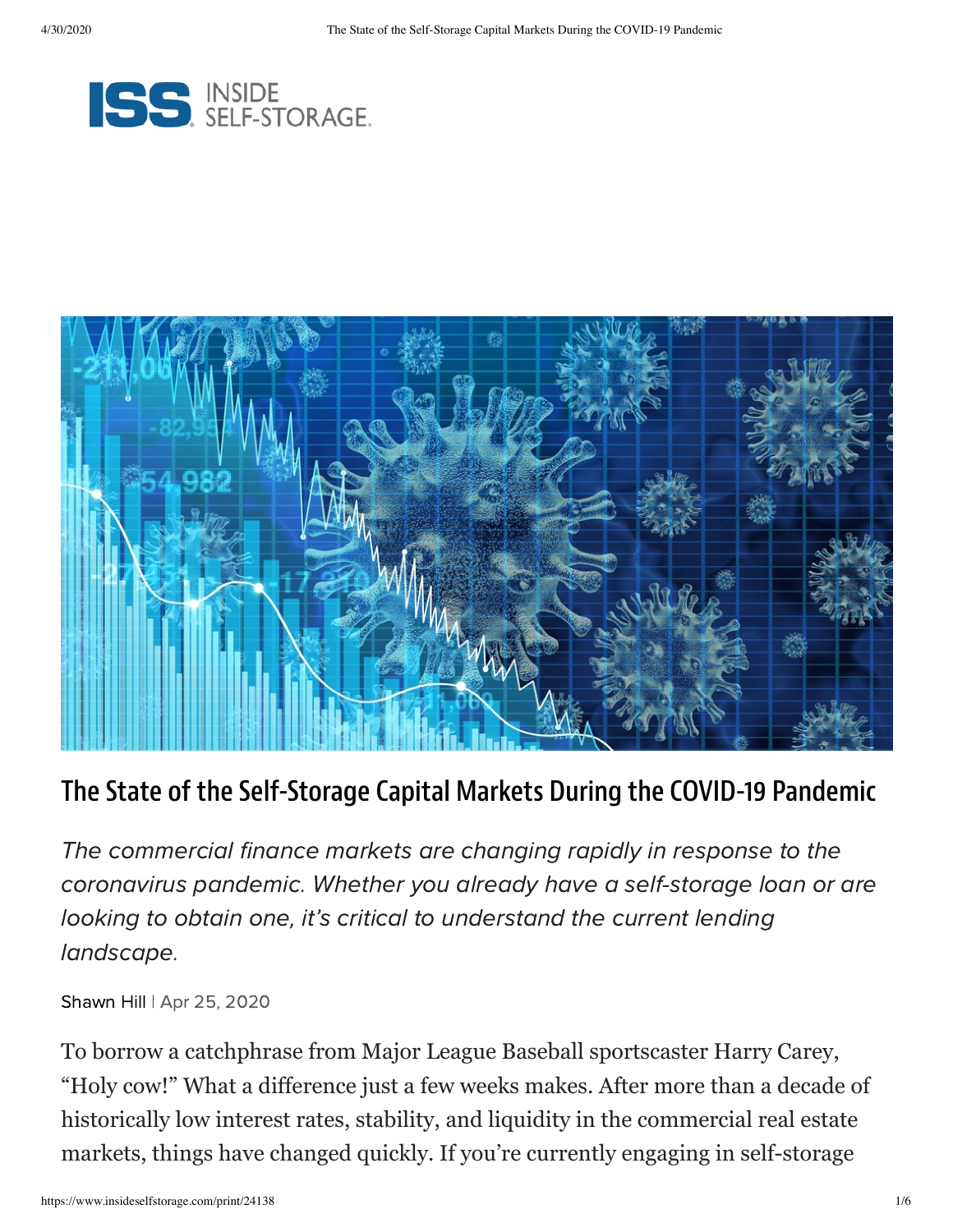transactions, it's important to have patience and understand the market. I've summarized it for you below.

### General Market Conditions

The lending landscape has changed dramatically in just a few short weeks. Generally speaking, this can be characterized as a shift from aggressive loan origination to conservation, asset management and preservation of capital.

The funnel of available capital is much narrower than it has been in quite some time. There are still lenders originating loans, but there are fewer of them and the criteria for qualified deals has intensified. Lenders that remain active are overwhelmed with requests and, in general, have the luxury to cherry-pick deals right now. Here are a few other observations:

• Despite the fact that the federal funds rate is virtually zero and the underlying indices are historically low, credit spreads have increased, and rates are moving up.

- Some lenders are pausing new loan originations, while others have completely stopped quoting until they get a better indication of market direction.
- When the pandemic will end and how much it will hinder our economy in the short and long term remains unclear. Until it comes in to focus, the lending markets will continue to be impacted.

• Transacting in the current market is difficult for obvious reasons. It's hard to get people on site to do the work needed to consummate a transaction. If you're going to buy, sell or finance real estate, it's critical to set realistic expectations around timing and contingencies needed around all sides of the transaction.

## Balance-Sheet Lenders: Banks, Credit Unions and Life **Companies**

Banks generally remain well-capitalized and healthy, largely as a result of lessons learned during the last recession. That said, things are evolving quickly, and they're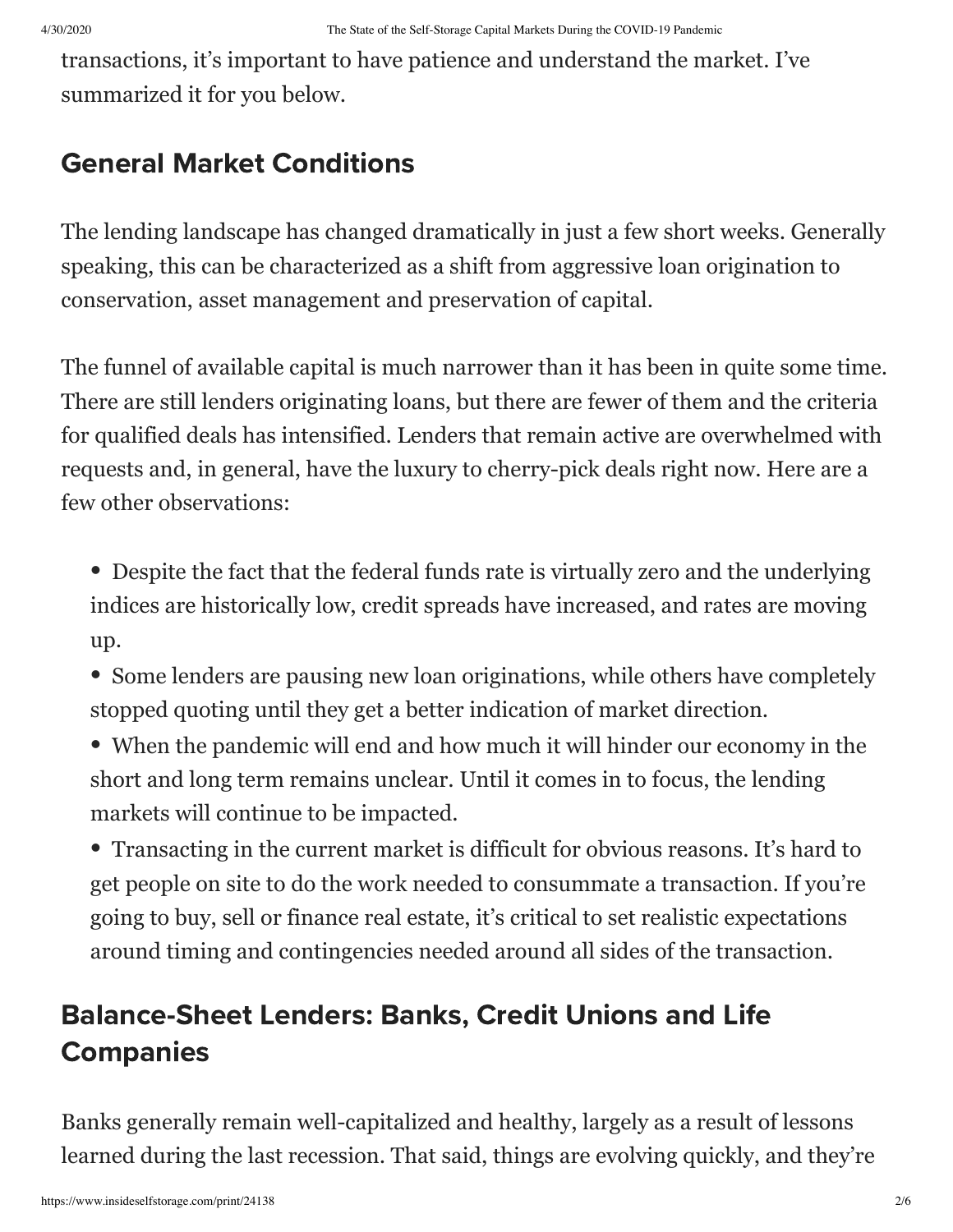drinking from a fire hose dealing with requests for forbearances and loan modifications, struggling companies, processing Small Business Administration relief loans … you name it.

Balance-sheet lenders that are still lending are largely implementing rate floors or simply quoting an "all in" rate on new loan originations. Many of the life companies and banks I've surveyed have implemented rate floors in the 3.75 percent range and up. Anecdotally, in early April, one very consistent lender had a rate floor on new deals of 3.65 percent; a week later, it shifted up to 4 percent.

Lenders are pulling back to a more conservative mindset and focused on straightforward deals with solid fundamentals and sponsorship. This means lower loan-to-value, higher debt-service coverage ratio and debt-yield metrics, and solid market and sponsor profiles.

Many life companies and banks have temporarily exited the new-originations market to wait for more pricing clarity and, in the meantime, may be deploying capital into a higher relative value product or conserving it altogether. This trend will continue if the pandemic is protracted longer than anticipated.

### Commercial Mortgage-Backed Securities

The commercial mortgage-backed securities (CMBS) market has been disrupted and is generally in a stall. Most CMBS lenders have stopped quoting deals until the market comes back into focus. Those lenders that continue to quote deals are doing so with many caveats, as the market remains fluid.

Pricing CMBS loans depends heavily on how deals are "pricing and trading," and that volume is essentially non-existent. It would be very difficult to accurately price a loan right now. CMBS spreads have widened significantly to offset the drop in the underlying indices.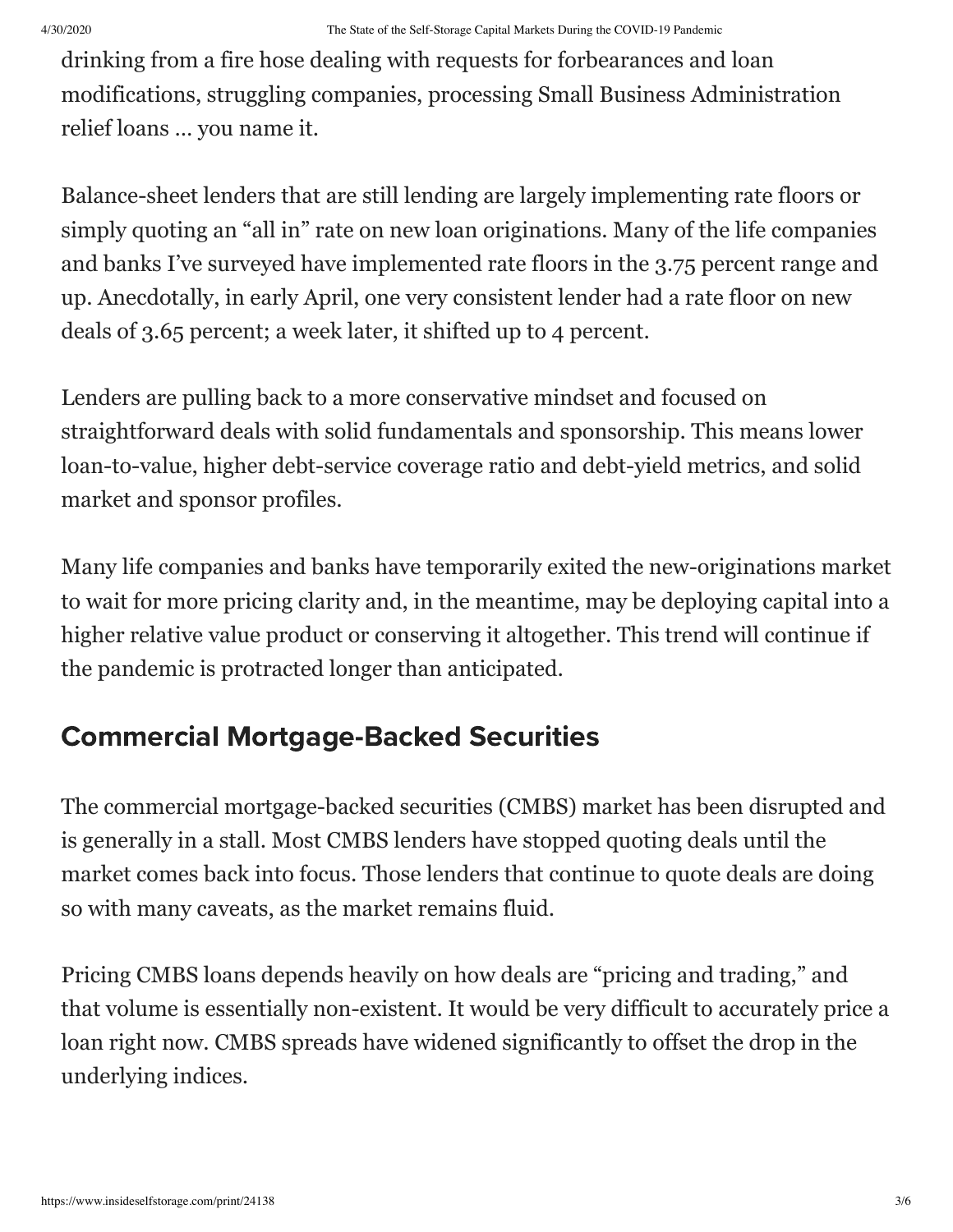If you're an existing CMBS borrower (or really any borrower) facing difficulty meeting your loan obligations due to the current circumstances, you'll find useful information from the [Commercial Real Estate Finance Council](https://protect-us.mimecast.com/s/GBiQC68m05HoMZXpKS6Yuq8?domain=r20.rs6.net) regarding how to navigate with your loan servicer.

### Bridge Lenders, Debt Funds and Private Capital

The bridge market is facing significant disruption. Debt funds that rely on repo lines or credit facilities from institutional partners are likely to pause originations while awaiting further guidance in light of general market conditions, the potential for margin calls and other factors. At the beginning of the year, there were several hundred bridge lenders in the market using a variety of strategies to fund deals. Today, there are a fraction of that amount actively pursuing and funding deals.

The current environment will likely shake out peripheral lenders who don't have solid capital platforms and equity partners committed to a long-term vision. Private capital sources with access to discretionary capital may see this as an opportunity to fill the short-term gap and increase their production until things stabilize. This will be risk-adjusted capital with a pricing premium.

# Other General Observations

Some property types will be affected more heavily than others. Self-storage remains attractive as does multi-family, manufactured housing and industrial. Hospitality and retail face significant obstacles in the near term and maybe indefinitely. Despite the short-term disruptions expected from the "no eviction" mandates, multi-family and manufactured-housing properties will continue to benefit from the additional liquidity provided by lenders Fannie Mae and Freddie Mac.

Equity will be affected by alternative investment opportunities that have resulted from a general market correction. Deals that rely on "syndicated-type" structures seem most vulnerable as individual investors consider alternative options.